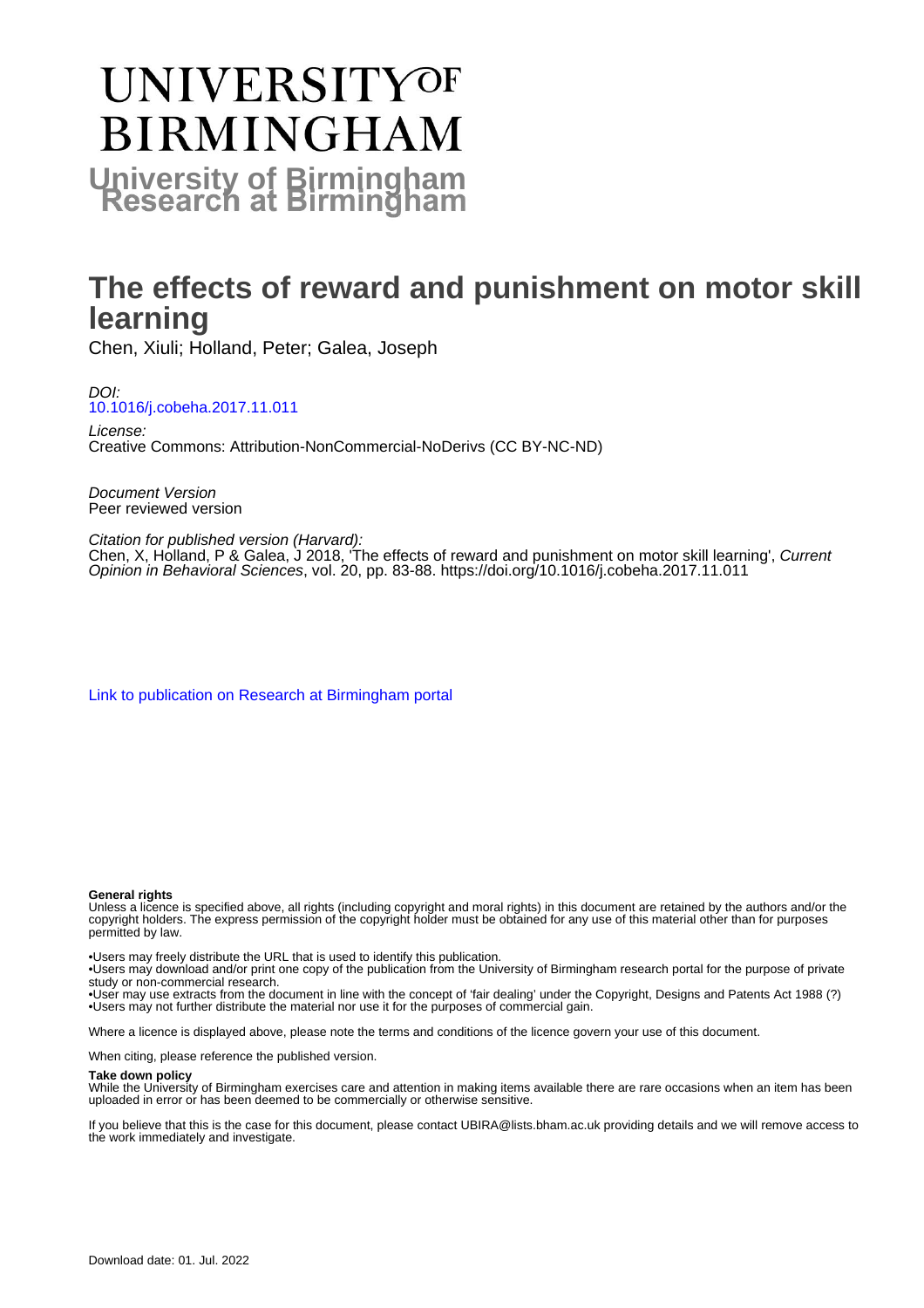| $\mathbf{1}$   | The effects of reward and punishment on motor skill learning                                            |
|----------------|---------------------------------------------------------------------------------------------------------|
| $\overline{2}$ |                                                                                                         |
| 3              | Xiuli Chen <sup>1*</sup> , Peter Holland <sup>1*</sup> , Joseph M. Galea <sup>1</sup>                   |
| $\overline{4}$ |                                                                                                         |
| 5              | <sup>1</sup> School of Psychology, University of Birmingham, UK.                                        |
| 6              | * Authors contributed equally                                                                           |
| 7              |                                                                                                         |
| $8\phantom{.}$ | Corresponding author                                                                                    |
| 9              | Joseph M. Galea                                                                                         |
| 10             | Email: j.galea@bham.ac.uk                                                                               |
| 11             |                                                                                                         |
| 12             | <b>Abstract</b>                                                                                         |
| 13             | Motor skill learning consists of improvement in two main components: action selection and action        |
| 14             | execution. Although sports' coaching identifies reward and punishment as having important but           |
| 15             | dissociable effects for optimising motor skill learning, it is unknown whether they influence selection |
| 16             | and/or execution. In addition, whilst current laboratory-based motor skill tasks have investigated the  |
| 17             | impact of reward and punishment on learning, they have failed to distinguish between improvements       |
| 18             | in these components. To examine how reward and punishment may impact selection and execution,           |
| 19             | we discuss their effects in cognition and motor control. We highlight several similarities between      |
| 20             | these results and those reported in sports coaching and laboratory-based motor skill learning.          |
| 21             | However, to fully understand these links, we believe novel laboratory-based motor skill learning tasks  |
| 22             | that allow the effects of reward/punishment on selection and execution to be examined independently     |
| 23             | are required.                                                                                           |
| 24<br>25       | <b>Highlights</b>                                                                                       |
| 26             | Reward and punishment have dissociable effects on motor skill learning.                                 |
| 27             | Motor skill learning involves action selection and action execution.<br>$\bullet$                       |
| 28             | Other disciplines reveal reward/punishment effects on selection and execution.<br>$\bullet$             |
| 29             | Reward/punishment effects on selection and execution in motor learning are unknown.<br>$\bullet$        |
| 30             | New motor learning tasks must separate selection and execution.<br>$\bullet$                            |
| 31             |                                                                                                         |
| 32             |                                                                                                         |
| 33             |                                                                                                         |
| 34             |                                                                                                         |

- 
-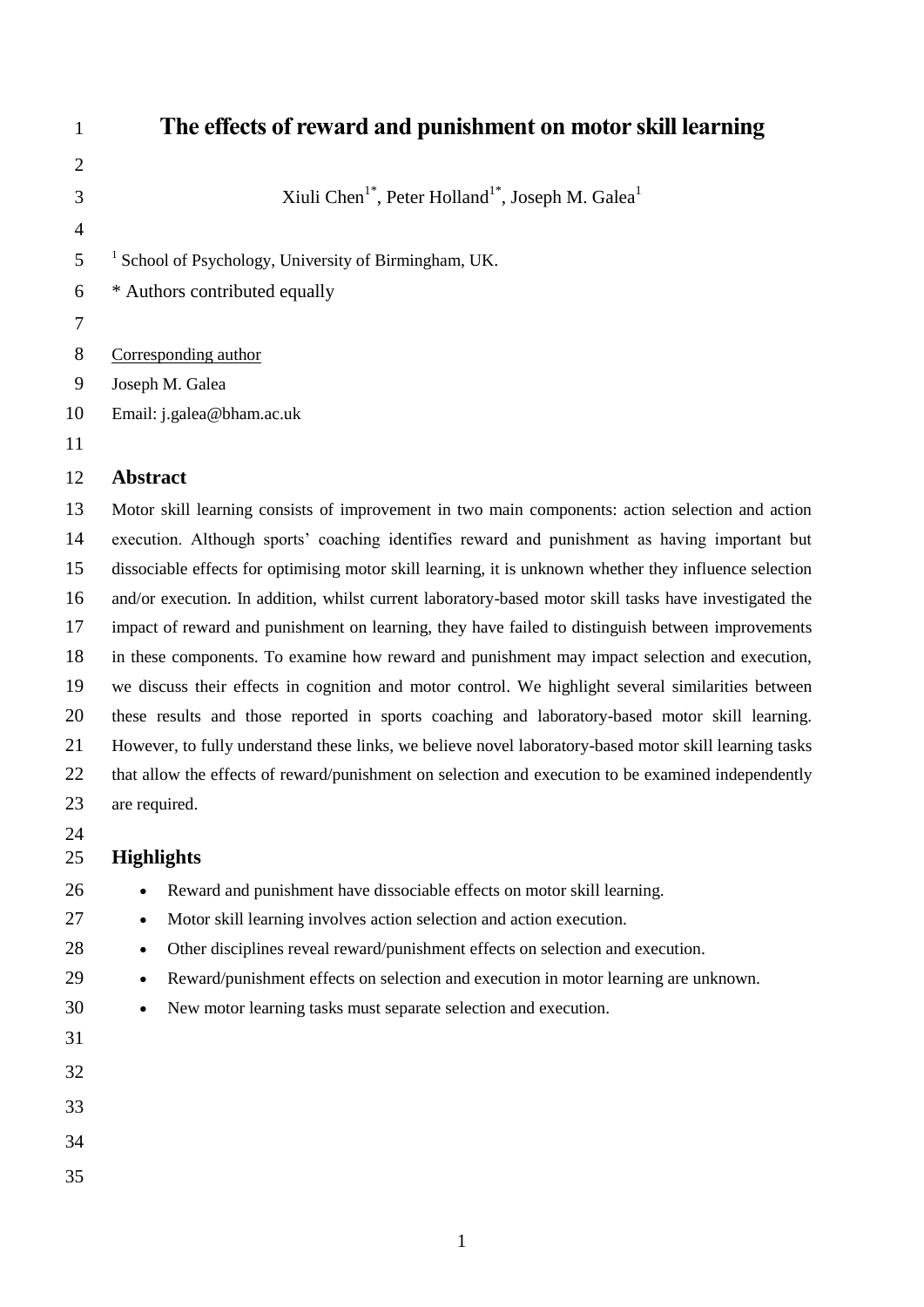#### **Introduction**

 Humans possess a remarkable ability to learn new motor skills [1]. Underlying this ability is a complex network of systems mediated by numerous different brain regions [2]. The sensitivity of each of these systems is likely differentially modulated by the rewards and punishments that arise as a result of motor output [3,4]. Although there are various heuristic rules in the field of sports coaching which are thought to represent the optimal strategies for implementing reward and punishment [5], the scientific basis for these is not clear. In this opinion article, we examine the manner in which reward and punishment could affect specific components of motor skill learning and propose future experiments that may help elucidate some of the many remaining questions.

#### **What is motor skill learning?**

 To begin with, we outline our definition of skill (Box 1). Motor skill learning is a relatively slow process that results in improvements in performance above baseline levels [2]. This improvement can be achieved through two main components. The first is through developing an overall understanding of the task environment in which learning what-to-do-when is critical (knowledge of facts), which we refer to as action selection [6]. The second is through increasing precision of the selected action, referred to here as action execution and measured by motor acuity [6,7] (Figure 1). 

# *Box 1: Components of motor skill learning*

 *Although the term 'motor skill learning' is widely used in the literature, the exact meaning is unclear. One point of general agreement is that the learning of a motor skill should result in a shift of the speed-accuracy trade-off of performance of that skill [28]. However, such improvements could be made in multiple ways. Although in this article we have made a distinction between 'action selection' and 'action execution', these may not be two entirely separable processes. Diedrichsen and Kornysheva (2015) [29] refer to an intermediate stage between selection and execution that incorporates the use of combinations of motor 'chunks' into skilful actions. It remains to be seen how the principles described in the current article apply to this process with this being a vital area of future research. It is also important to note that even in the action selection stage we refer to here may be comprised of more than one system. In the field of cognition, both a model-free and model- based system are proposed [18]. For simplicity, when we refer in this article to 'action selection' we do not attempt to discriminate between these two systems or make claims about the implicit or explicit nature of the selection of actions. For a true understanding of the effects of reward and punishment on motor skill learning, researchers should attempt to at least address which of these many processes the feedback may be affecting.*

#### **Reward and punishment within action selection**

 Thus, part of skill learning depends on knowledge-based selection of the correct actions [6], e.g. learning to select a specific shot in basketball at the correct point in the game (Figure 1). Although action selection processes have rarely been studied in the context of complex motor tasks, there is a vast literature which probes action selection during cognition-based paradigms. Using a broad spectrum of tasks (economic decision-making, two-armed bandit, go/no-go, reversal learning), it has been shown that human participants can treat reward and punishment as distinct categories of events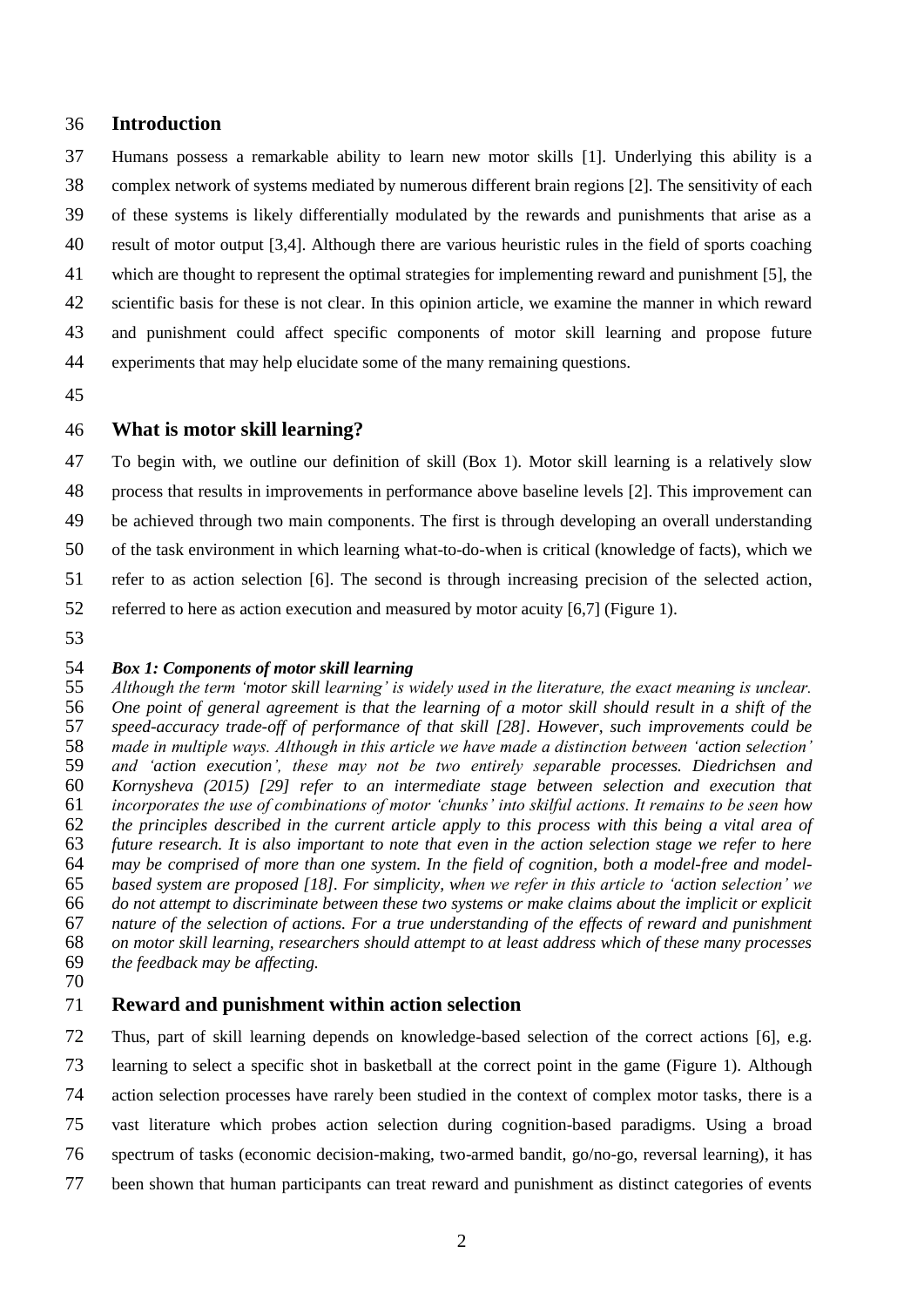[8]. However, behavioural differences between reward and punishment are mainly observed during the process of choosing an action among a predefined set of options (e.g., economic decision-making task) [9-11], rather than the process of learning/estimating action values through trial-and-81 error/reinforcement learning (e.g., two-armed bandit task) [12].

 For example, within economic decision-making participants consistently display loss aversion whereby they tend to avoid choices that lead to loss, even when accompanied with the opportunity to receive equal or larger gains [9-11]. In addition, economic and go/no-go decision-making tasks have revealed that action selection is biased by inherent Pavlovian biases which promote action towards reward and inaction in the face of punishment [13-16]. As a result of these biases, participants find it significantly harder to choose options which involve initiating an action to avoid punishment or inhibiting an action to obtain reward [14].

 In contrast, healthy participants exhibit similar reward and punishment-based learning during trial- and-error/reinforcement learning tasks [12,17]. Despite this, reward and punishment appear to activate partially separable brain systems [18]. Whereas reward engages dopaminergic frontostriatal circuits [19,20], punishment is associated with activity changes in both the striatum and insula [12,21-24]. To complicate matters, the definition of reward and punishment is highly dependent on a participant's previous experience, referred to as their reference point [9,21]. For example, within a punishment context, successful punishment avoidance can be coded as a reward both behaviourally and at a neural level where the brain's response shifts from the anterior insula (associated with punishment) to the ventral striatum (associated with reward) [25]. The value and importance of this reference point can be altered by task instructions and feedback [25-27].

### **Reward and punishment within action execution**

 Although a complex story, it is clear that reward and punishment can have dissociable effects on action selection, but what about action execution? The improvement in action execution (motor control) is generally characterised by a shift in the speed-accuracy trade-off (Box 1) [28,29], i.e., an ability to perform the action both faster and more accurately. It has been shown that for saccades, the potential of reward can induce shifts in the speed-accuracy trade-off in the absence of learning [30- 32]. Specifically, in monkeys and humans, saccades made in rewarded directions show decreased variability and latencies despite increased velocities [30-33]. These temporary improvements driven by prospective reward were muted in Parkinson's disease, suggesting an important role for dopaminergic circuits in this effect [33]. Despite a paucity of research, it appears that similar reward- based shifts in the speed-accuracy trade-off are observed in reaching movements [34]. Hence, if action execution improvement is measured by a shift in the speed accuracy trade-off, do we need to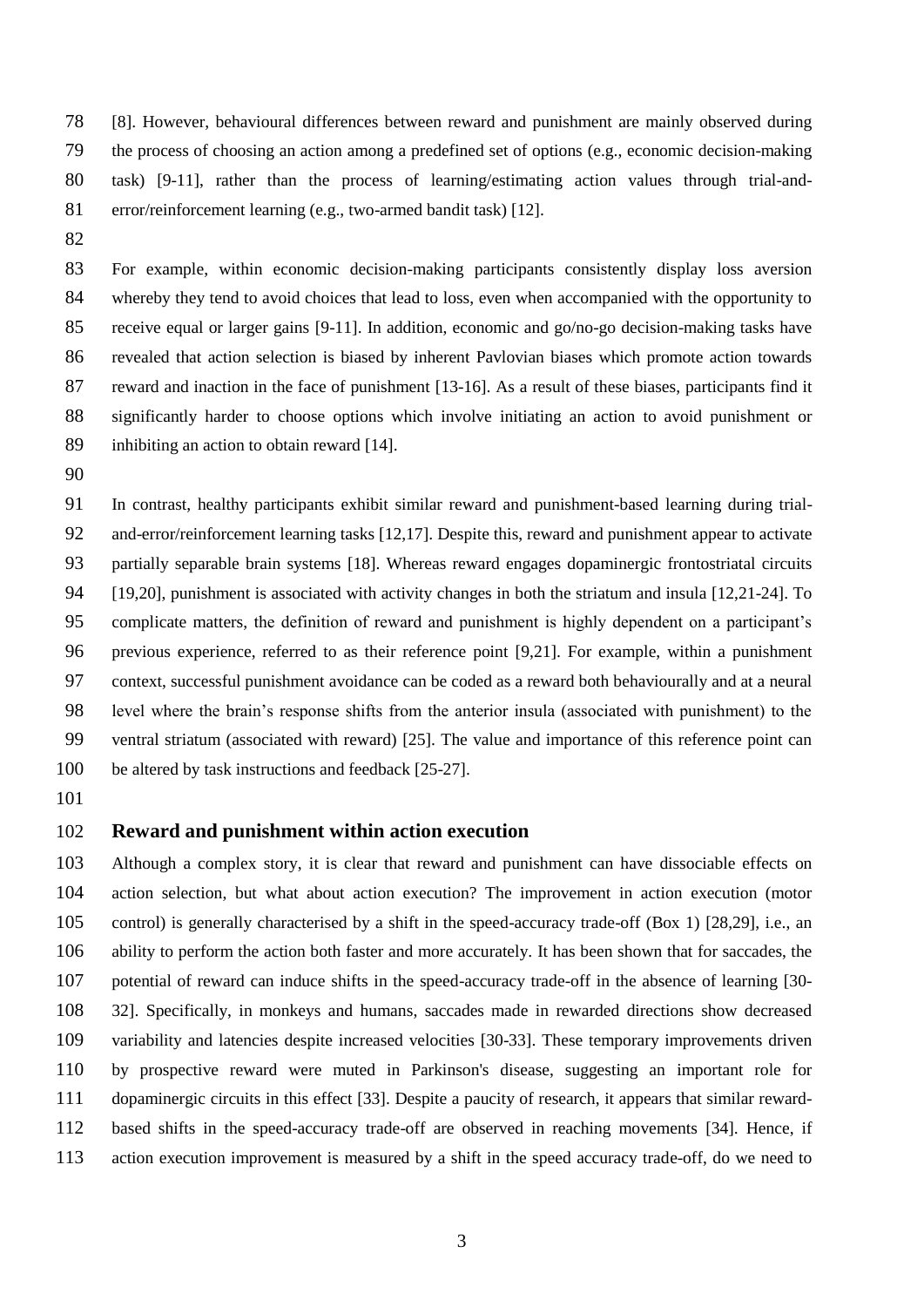redefine this to include a shift outside of the normal range, including reward, and one that persists even when the reward is removed? At present it is unknown whether punishment has a similar effect on action execution. However, in the field of eye-blink conditioning, a correctly timed response is acquired in order to avoid punishment [35,36], suggesting punishment can lead to timing-based improvements in action execution. In spite of this work, indicating that reward and punishment can individually affect some aspects of action execution, it is currently unknown whether reward and punishment have dissociable effects on action execution.



 **Figure 1**: **The effects of reward and punishment on motor skill learning**. Motor skill learning consists of improvement in two components: action selection and action execution (centre). A vast literature that probes action selection during simple cognition-based paradigms has shown dissociable effects of reward and punishment (top-left). In terms of action execution, studies have shown that potential reward enables participants to perform an action both faster and more accurately (top-right). Although this evidence shows that reward and punishment influence both action selection and execution when examined independently, it remains unclear how this relates to motor skill learning. Real-world motor skill learning requires both selection and execution (bottom-left). For example, an ideal basketball shot requires both selecting the best aim angle and optimally executing the chosen angle (bottom- left). Despite sports coaching highlighting the importance of reward- and punishment-based feedback, it is currently unknown whether they influence selection, execution or both. In addition, current lab-based motor skill learning tasks (bottom-right) have investigated the influence of reward and punishment-based feedback on task performance however, they have failed to distinguish improvements in these two components. We believe that novel laboratory-based motor skill learning tasks that enable the effects of reward and punishment on selection and execution to be examined independently are required.

- 
-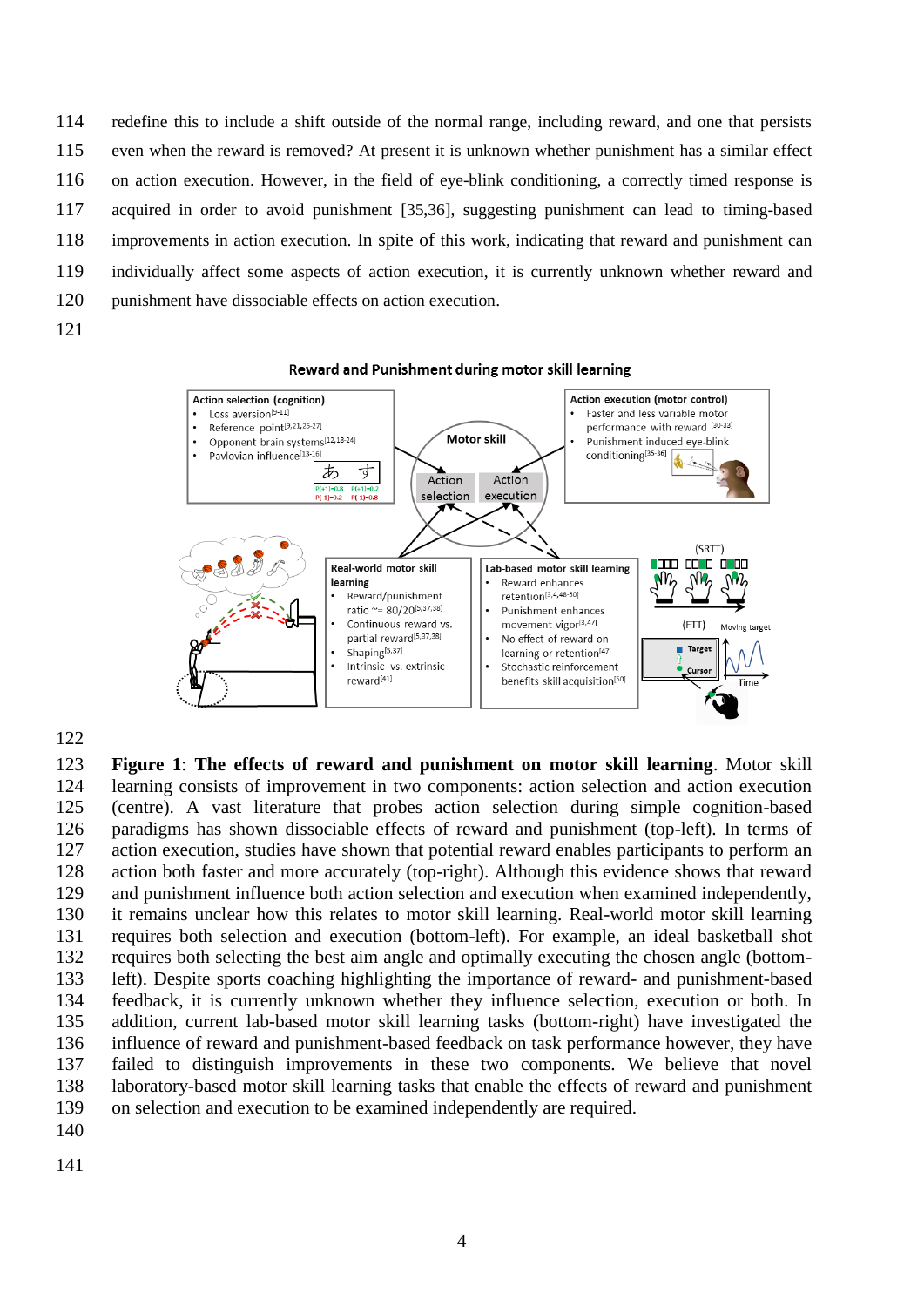#### **Real world motor skill learning**

 Although there is evidence that reward and/or punishment influences both action selection and execution when examined independently, it remains unclear how this relates to motor skill learning. Sports' coaching provides a good example of the perceived importance of reward and punishment feedback for motor skill learning within a real-world environment. Coaching manuals describe how a coach should use a combination of reward and punishment to optimise changes in an athlete's performance [5]. In fact, numerous strategies are proposed for implementing reward and punishment within coaching [5,37,38] which as evidence provide a short description of classic operant conditioning literature [39]. However, little laboratory-based research has attempted to directly test these theories.

 In terms of reward, there is a belief that it should be provided immediately with every instance of the behaviour being rewarded in the early stages of learning (continuous reward). After the bond between good behaviour and reward is formed, reward should be provided stochastically (partial reward) [5,37,38]. In addition, skills should be broken into segments with reward being based on small improvements of these segments (shaping) [5,37]. One interesting question is whether these behavioural improvements achieved by reward-based shaping have underlying similarities with the reward-driven shifts in speed-accuracy trade-offs [33,40]? A clear distinction is also made between intrinsic (enjoyment/satisfaction) and extrinsic (trophies, money) reward, with it being suggested that external reward can have positive and negative effects on intrinsic reward [41].

 With regard to punishment, it should only be provided sparingly (80% reward - 20% punishment rule) [5,37,38]. Although there is agreement that punishment can be effective in decreasing unwanted behaviour, it can also have undesirable side effects. For example, if used excessively it can promote the fear of failure which can in turn increase the likelihood of failure (choking) [5,37,38]. It is possible that the principles of loss aversion and Pavlovian biases described in the field of decision- making [9-11] are highly relevant to these coaching principles. In addition, rather than using aversive punishment (adding something aversive) a more effective form of punishment is 'response cost' (removal of something positive) [37,38]. Again links between this coaching rule and the different ways in which punishment is perceived in cognition (substantive punishment vs. omission of reward) 172 [21] have yet to be studied.

 Therefore, if motor skill learning involves improvements in both action selection and execution [6], then the fundamental question is how these observations during real-world motor skill learning, regarding the optimal implementation of reward and punishment, relate to the work carried out within the domains of action selection (cognition) and action execution (motor control) (Figure 1)? Does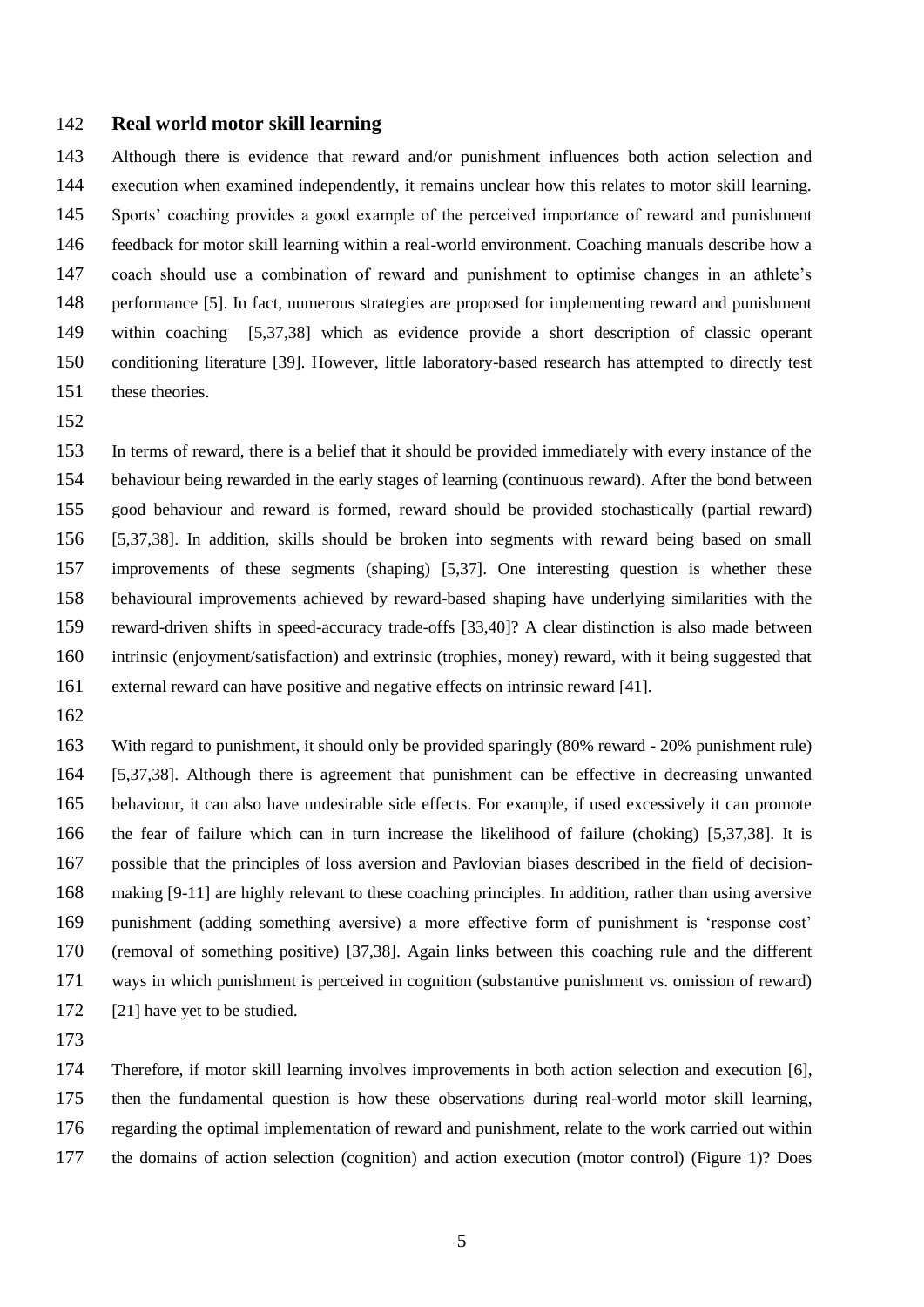reward- and punishment-feedback purely affect an athlete's ability to select the optimal action or can

- they also enhance an athlete's capacity to execute the selected action with more precision? To answer
- these questions, we believe that laboratory-based motor skill learning tasks need to be developed that
- allow the influence of reward and punishment on selection and execution to be examined independently.
- 

### **Laboratory-based motor skill learning**

 Surprisingly few studies have investigated the influence of reward and punishment during laboratory- based motor skill learning. Although there is work which has examined the effects of reward and punishment in motor adaptation [42-46], we will not discuss these here as adaptation is generally thought as an independent mechanism to motor skill learning [2,29].

 First, using a serial reaction time task (SRTT) monetary punishment was found to decrease reaction times globally whereas reward led to specific improvements in learning of the sequence [3]. fMRI revealed that reward related improvements in procedural learning was associated with activity in the striatum, whereas punishment led to activation in the inferior frontal gyrus and the insula, similar to what has been described in cognitive decision-making [12,19]. In a force tracking task (FTT) it was found that, in comparison to both punishment and neutral feedback, monetary reward led to enhanced retention and offline memory gains [4]. In contrast, Steel et al., (2016) [47] found little effect of reward on learning or retention in either a FTT or the SRTT. In addition, the authors found punishment led to faster reaction times in the sequence learning blocks, which contrasts to the non- sequence-related speeding of reaction times found by Wächter et al., (2009). In the FTT [47], punishment led to an impairment of performance assessed before and after training which again diverges from the results of Abe et al., (2011) [4].

 Finally, using a sequential visual isometric pinch task (SVIPT) it has been shown that reward-based improvements in motor skill behaviour are associated with a frontostriatal circuit [48,49], and are more beneficial if reward is provided in a stochastic manner [50]. This suggests a possible link to the 'partial reward' approach to coaching [5,37,38] and the involvement of the same reward-related brain areas involved in cognition-based action selection [22,23].

 Although interesting, it is difficult to make any firm conclusions regarding the influence of reward and punishment in laboratory-based motor skill learning. We believe this is due to the use of a range of experimental tasks which are loosely termed 'motor skills' without a great deal of understanding as to what exactly each task was measuring. Each of these tasks could involve improvements in both action selection and execution [6]. As these studies examined the impact of reward and punishment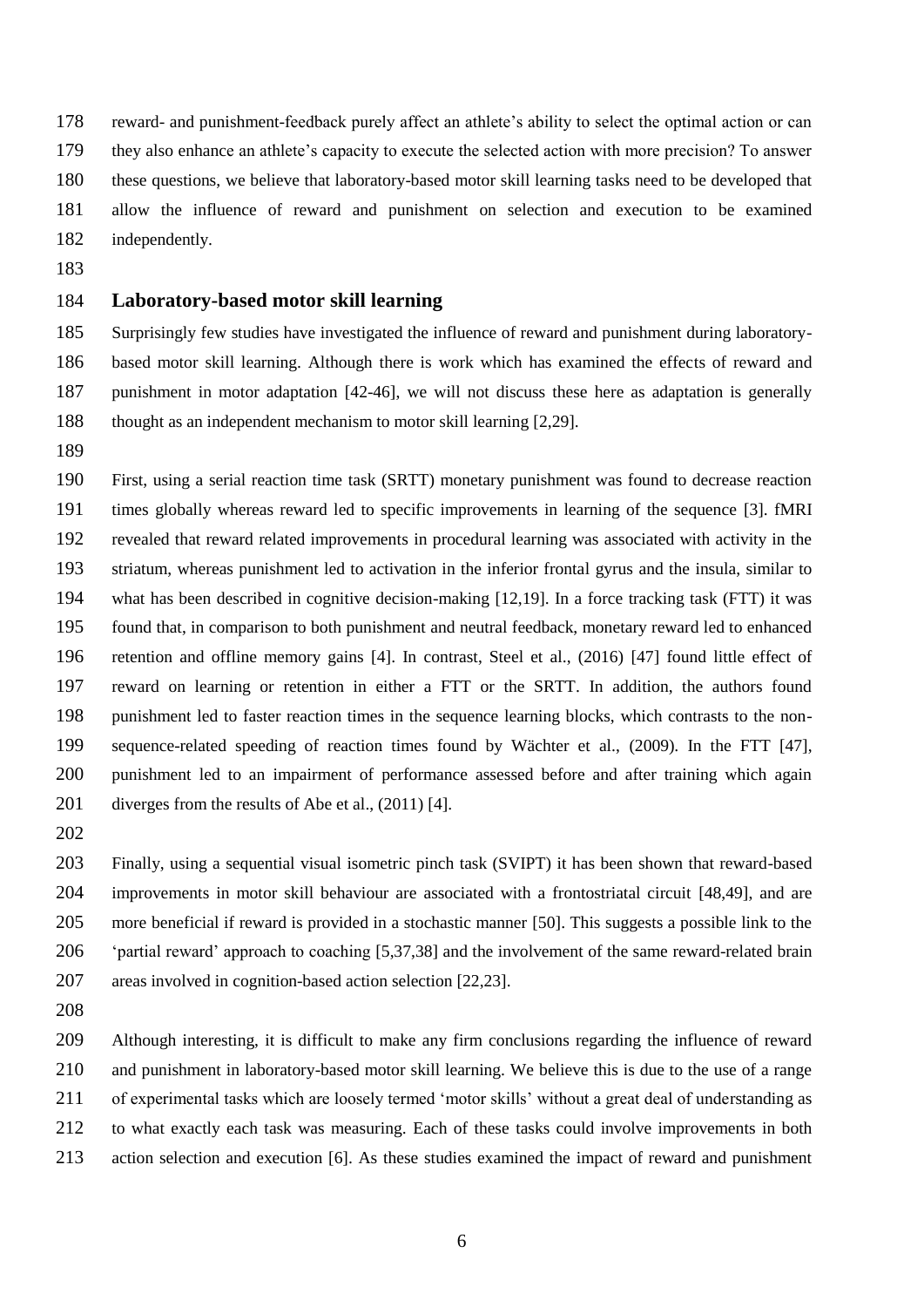during a participant's initial encounter with a skill, it is unclear to what degree these improvements occurred through action selection and/or execution. Therefore, such experimental designs are currently unable to determine the exact process reward and punishment are influencing.

## **Future direction**

 In order to provide a clearer understanding of how reward and punishment influence motor skill learning, we believe laboratory-based tasks need to be developed that specifically isolate the action 221 selection and execution parts of motor skill learning. We accept that this is not an easy challenge as skill learning involves the interplay between these two components, and the balance of the two may vary considerably as learning progresses [29]. However, approaches which enable measuring the selection and execution process separately [33] or designs in which they are separated in time would help elucidate the process being affected.

 In future, laboratory-based tasks could be developed that encompass two independent stages in which reward and punishment are based on either a participant's ability to select the appropriate action or their capacity to execute that action. For example, an experiment could be centred on the game of golf in which participants aim to select the optimal shot to play, analogous to the role of a caddie, and then attempt to successfully execute that selected action, the role of the golfer. Within this task, the impact of reward and punishment could be compared across scenarios in which participants select and execute the action (caddie + golfer), only select the action (caddie) or only execute the action (golfer). It follows that questions for future work include: how does reward and punishment feedback influence the action selection and execution components of motor skill learning? Is a coach's primary role to provide motivation for increased practise [51], to inform athletes on which actions to perform when [52], to improve the execution of specific components of an action or a combination of all?

#### **Conclusion**

 Although real-world (sports) and laboratory-based motor skill learning is differentially affected by reward and punishment, the results are often difficult to interpret and the underlying mechanism is unknown. We suggest that reward and punishment could be acting on either action selection, action execution or both. We believe the development of novel motor skill learning tasks that allow the impact of reward and punishment on selection and execution to be dissociated will enable a more coherent understanding regarding the effects reward and punishment have on motor skill learning.

#### **Conflict of interest statement**

All authors declare that we have no conflicts of interest.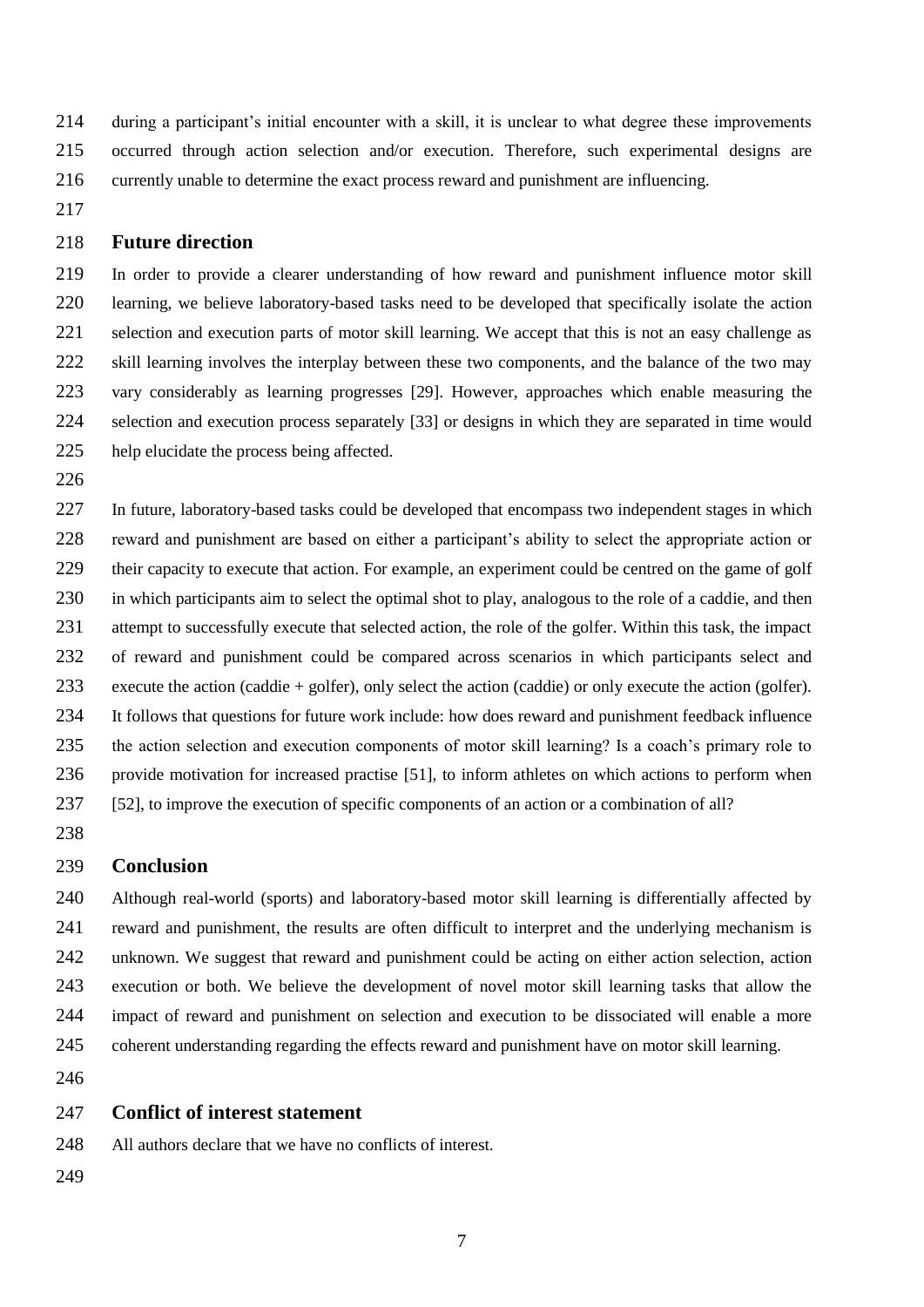# **Acknowledgements**

- This work was supported by an ERC starting grant to JMG (MotMotLearn: 637488).
- 

# **References**

- 1. Krakauer JW, Mazzoni P: **Human sensorimotor learning: adaptation, skill, and beyond**. *Curr Opin Neurobiol* 2011.
- 2. Shmuelof L, Krakauer JW: **Are we ready for a natural history of motor learning?** *Neuron* 2011, **72**:469-476.
- 3. Wachter T, Lungu OV, Liu T, Willingham DT, Ashe J: **Differential effect of reward and punishment on procedural learning**. *J Neurosci* 2009, **29**:436-443.
- 4. Abe M, Schambra H, Wassermann EM, Luckenbaugh D, Schweighofer N, Cohen LG: **Reward improves long-term retention of a motor memory through induction of offline memory gains**. *Curr Biol* 2011, **21**:557-562.
- 5. Warren W: *Coaching and motivation: a practical guide to maximum athletic performance*: Reedswain; 1983.
- 6. Stanley J, Krakauer JW: **Motor skill depends on knowledge of facts**. *Front Hum Neurosci* 2013, **7**:503.
- 7. Shmuelof L, Yang J, Caffo B, Mazzoni P, Krakauer JW: **The neural correlates of learned motor acuity**. *J Neurophysiol* 2014, **112**:971-980.
- 8. Palminteri S, Pessiglione M: *Opponent brain systems for reward and punishment learning: causal evidence from drug and lesion studies in humans. In Decision Neuroscience*. Edited by Elsevier; 2017.
- 9. Kahneman D, Tversky A: **Prospect Theory - Analysis of Decision under Risk**. *Econometrica* 1979, **47**:263-291.
- 10. De Martino B, Camerer CF, Adolphs R: **Amygdala damage eliminates monetary loss aversion**. *Proc Natl Acad Sci U S A* 2010, **107**:3788-3792.
- 11. Rutledge RB, Smittenaar P, Zeidman P, Brown HR, Adams RA, Lindenberger U, Dayan P, Dolan RJ: **Risk Taking for Potential Reward Decreases across the Lifespan**. *Curr Biol* 2016, **26**:1634-1639.
- 12. Palminteri S, Justo D, Jauffret C, Pavlicek B, Dauta A, Delmaire C, Czernecki V, Karachi C, Capelle L, Durr A, et al.: **Critical roles for anterior insula and dorsal striatum in punishment-based avoidance learning**. *Neuron* 2012, **76**:998-1009.
- 13. Guitart-Masip M, Economides M, Huys QJ, Frank MJ, Chowdhury R, Duzel E, Dayan P, Dolan RJ: **Differential, but not opponent, effects of L-DOPA and citalopram on action learning with reward and punishment**. *Psychopharmacology (Berl)* 2013.
- 14. Guitart-Masip M, Huys QJ, Fuentemilla L, Dayan P, Duzel E, Dolan RJ: **Go and no-go learning in reward and punishment: interactions between affect and effect**. *Neuroimage* 2012, **62**:154-166.
- 15. Guitart-Masip M, Chowdhury R, Sharot T, Dayan P, Duzel E, Dolan RJ: **Action controls dopaminergic enhancement of reward representations**. *Proc Natl Acad Sci U S A*  2012, **109**:7511-7516.
- 16. Rutledge RB, Skandali N, Dayan P, Dolan RJ: **Dopaminergic Modulation of Decision Making and Subjective Well-Being**. *J Neurosci* 2015, **35**:9811-9822.
- 17. Frank MJ, Seeberger LC, O'Reilly R C: **By carrot or by stick: cognitive reinforcement learning in parkinsonism**. *Science* 2004, **306**:1940-1943.
- 18. Daw ND, Kakade S, Dayan P: **Opponent interactions between serotonin and dopamine**. *Neural Netw* 2002, **15**:603-616.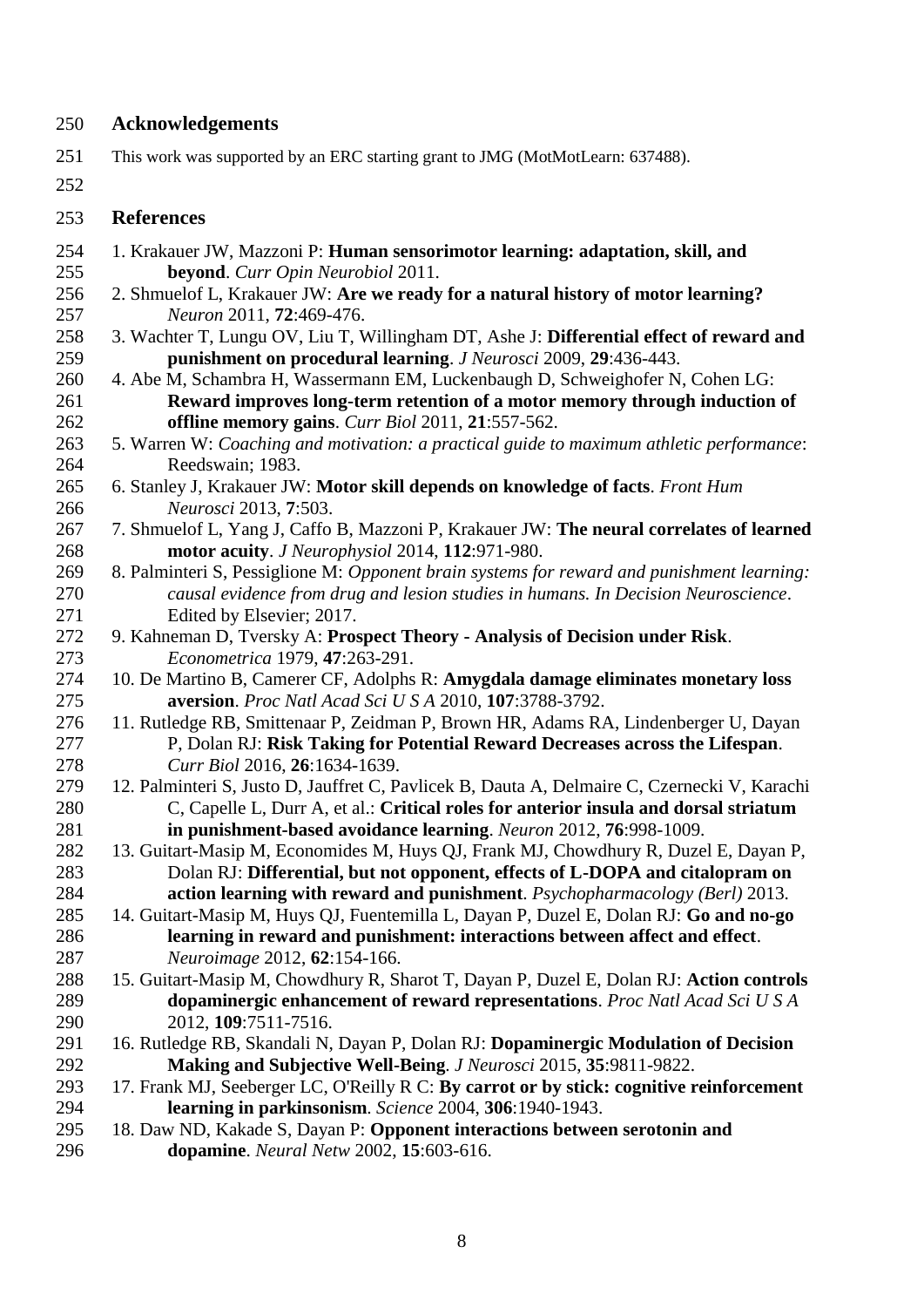- 19. O'Doherty J, Dayan P, Schultz J, Deichmann R, Friston K, Dolan RJ: **Dissociable roles of ventral and dorsal striatum in instrumental conditioning**. *Science* 2004, **304**:452-454.
- 20. Shiner T, Seymour B, Wunderlich K, Hill C, Bhatia KP, Dayan P, Dolan RJ: **Dopamine and performance in a reinforcement learning task: evidence from Parkinson's disease**. *Brain* 2012, **135**:1871-1883.
- 21. Seymour B, Maruyama M, De Martino B: **When is a loss a loss? Excitatory and inhibitory processes in loss-related decision-making**. *Current Opinion in Behavioral Sciences* 2015, **5**:122-127.
- 22. Tom SM, Fox CR, Trepel C, Poldrack RA: **The neural basis of loss aversion in decision-making under risk**. *Science* 2007, **315**:515-518.
- 23. Jensen J, McIntosh AR, Crawley AP, Mikulis DJ, Remington G, Kapur S: **Direct activation of the ventral striatum in anticipation of aversive stimuli**. *Neuron* 2003, **40**:1251-1257.
- 24. den Ouden HE, Daw ND, Fernandez G, Elshout JA, Rijpkema M, Hoogman M, Franke B, Cools R: **Dissociable effects of dopamine and serotonin on reversal learning**. *Neuron* 2013, **80**:1090-1100.
- 25. Palminteri S, Khamassi M, Joffily M, Coricelli G: **Contextual modulation of value signals in reward and punishment learning**. *Nat Commun* 2015, **6**:8096.
- 26. Rigoli F, Friston KJ, Dolan RJ: **Neural processes mediating contextual influences on human choice behaviour**. *Nat Commun* 2016, **7**:12416.
- 27. Chen X, Mohr K, Galea JM: **Predicting explorative motor learning using decision-making and motor noise**. *PLoS Comput Biol* 2017, **13**:e1005503.
- 28. Reis J, Schambra HM, Cohen LG, Buch ER, Fritsch B, Zarahn E, Celnik PA, Krakauer JW: **Noninvasive cortical stimulation enhances motor skill acquisition over multiple days through an effect on consolidation**. *Proc Natl Acad Sci U S A* 2009, **106**:1590-1595.
- 29. Diedrichsen J, Kornysheva K: **Motor skill learning between selection and execution**. *Trends Cogn Sci* 2015, **19**:227-233.
- 30. Takikawa Y, Kawagoe R, Itoh H, Nakahara H, Hikosaka O: **Modulation of saccadic eye movements by predicted reward outcome**. *Exp Brain Res* 2002, **142**:284-291.
- 31. Xu-Wilson M, Zee DS, Shadmehr R: **The intrinsic value of visual information affects saccade velocities**. *Exp Brain Res* 2009, **196**:475-481.
- 32. Reppert TR, Lempert KM, Glimcher PW, Shadmehr R: **Modulation of Saccade Vigor during Value-Based Decision Making**. *J Neurosci* 2015, **35**:15369-15378.
- 33. Manohar SG, Chong TT, Apps MA, Batla A, Stamelou M, Jarman PR, Bhatia KP, Husain M: **Reward Pays the Cost of Noise Reduction in Motor and Cognitive Control**. *Curr Biol* 2015, **25**:1707-1716.
- 34. Sackaloo K, Strouse E, Rice MS: **Degree of Preference and Its Influence on Motor Control When Reaching for Most Preferred, Neutrally Preferred, and Least Preferred Candy**. *OTJR (Thorofare N J)* 2015, **35**:81-88.
- 35. ten Brinke MM, Boele HJ, Spanke JK, Potters JW, Kornysheva K, Wulff P, AC IJ, Koekkoek SK, De Zeeuw CI: **Evolving Models of Pavlovian Conditioning: Cerebellar Cortical Dynamics in Awake Behaving Mice**. *Cell Rep* 2015, **13**:1977- 1988.
- 36. Kornysheva K: **Encoding Temporal Features of Skilled Movements-What, Whether and How?** *Adv Exp Med Biol* 2016, **957**:35-54.
- 37. Williams JM, Krane V: *Applied Sport Psychology: Personal Growth to Peak Performance*: McGraw-Hill Education; 2014.
- 38. Burton D, Raedeke T: *Sport psychology for coaches*. USA: Human Kinetics; 2008.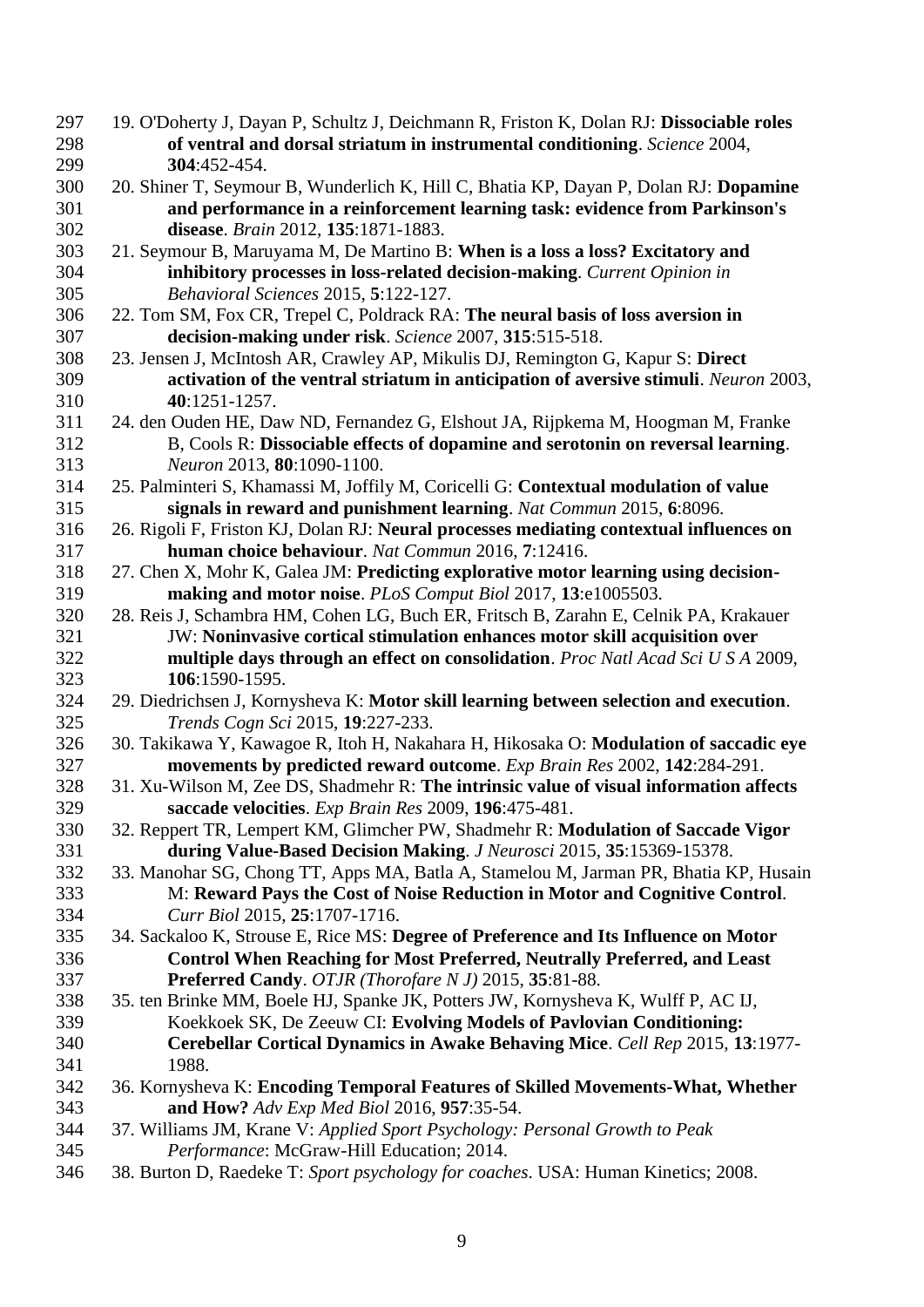- 39. Thorndike E: **Some Experiments on Animal Intelligence**. *Science* 1898, **7**:818-824.
- 40. Wong AL, Lindquist MA, Haith AM, Krakauer JW: **Explicit knowledge enhances motor vigor and performance: motivation versus practice in sequence tasks**. *J Neurophysiol* 2015, **114**:219-232.
- 41. Deci EL, Koestner R, Ryan RM: **A meta-analytic review of experiments examining the effects of extrinsic rewards on intrinsic motivation**. *Psychol Bull* 1999, **125**:627- 668; discussion 692-700.
- 42. Nikooyan AA, Ahmed AA: **Reward feedback accelerates motor learning**. *J Neurophysiol* 2015, **113**:633-646.
- 43. Quattrocchi G, Greenwood R, Rothwell JC, Galea JM, Bestmann S: **Reward and punishment enhance motor adaptation in stroke**. *J Neurol Neurosurg Psychiatry*  2017.
- 44. Galea JM, Mallia E, Rothwell J, Diedrichsen J: **The dissociable effects of punishment and reward on motor learning**. *Nat Neurosci* 2015, **18**:597-602.
- 45. van der Kooij K, Overvliet KE: **Rewarding imperfect motor performance reduces adaptive changes**. *Exp Brain Res* 2016, **234**:1441-1450.
- 46. Kojima Y, Soetedjo R: **Selective reward affects the rate of saccade adaptation**. *Neuroscience* 2017, **355**:113-125.
- 47. Steel A, Silson EH, Stagg CJ, Baker CI: **The impact of reward and punishment on skill learning depends on task demands**. *Sci Rep* 2016, **6**:36056.
- 48. Dayan E, Hamann JM, Averbeck BB, Cohen LG: **Brain structural substrates of reward dependence during behavioral performance**. *J Neurosci* 2014, **34**:16433-16441.
- 49. Hamann JM, Dayan E, Hummel FC, Cohen LG: **Baseline frontostriatal-limbic connectivity predicts reward-based memory formation**. *Hum Brain Mapp* 2014, **35**:5921-5931.
- 50. Dayan E, Averbeck BB, Richmond BJ, Cohen LG: **Stochastic reinforcement benefits skill acquisition**. *Learn Mem* 2014, **21**:140-142.
- 51. Mazzoni P, Hristova A, Krakauer JW: **Why don't we move faster? Parkinson's disease, movement vigor, and implicit motivation**. *J Neurosci* 2007, **27**:7105-7116.
- 52. Manley H, Dayan P, Diedrichsen J: **When money is not enough: awareness, success, and variability in motor learning**. *PLoS One* 2014, **9**:e86580.
- 

# **Noteworthy papers**

- \*\*6. Stanley J, Krakauer JW: **Motor skill depends on knowledge of facts**. *Front Hum Neurosci* 2013, **7**:503.
- *Highly influential paper indentifying the importance of action selection during skill learning*.
- \*\*14. Guitart-Masip M, Huys QJ, Fuentemilla L, Dayan P, Duzel E, Dolan RJ: **Go and no- go learning in reward and punishment: interactions between affect and effect**. *Neuroimage* 2012, **62**:154-166.
- *Important paper revealing the interaction between instrumental learning and Pavlovian*
- *biases during decision-making and reinforcment learning.*
- \*25. Palminteri S, Khamassi M, Joffily M, Coricelli G: **Contextual modulation of value signals in reward and punishment learning**. *Nat Commun* 2015, **6**:8096.
- *Interesting study showing the importance of a reference point with regard to how a*
- *punishment is coded in the brain during decision-making.*
- \*29. Diedrichsen J, Kornysheva K: **Motor skill learning between selection and execution**. *Trends Cogn Sci* 2015, **19**:227-233.
- *Significant review of the link between selection and execution during motor skill learning.*